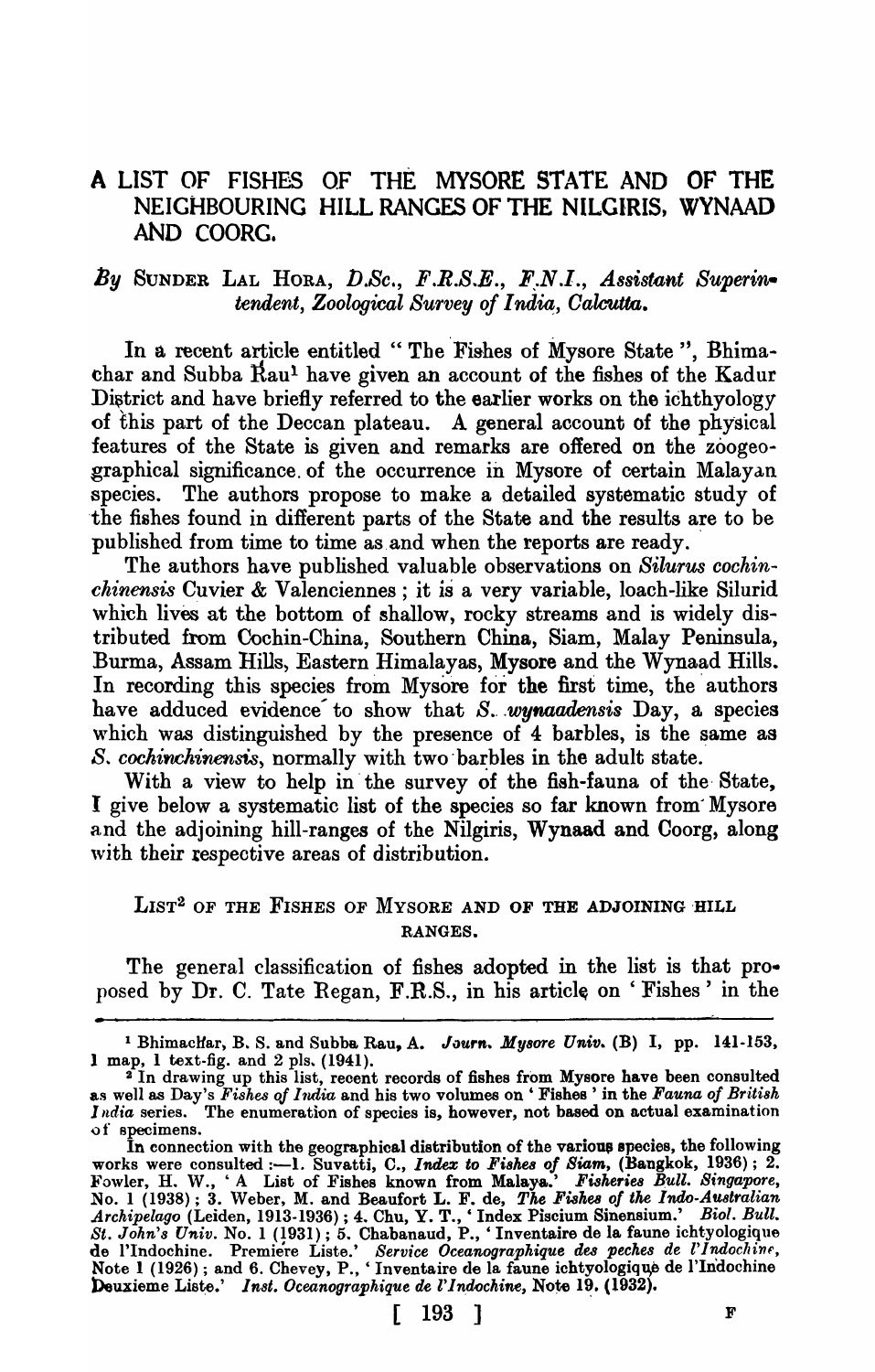Fourteenth Edition of the Encyclopaedia Britannica (1929). The genera under their respective families and the species under each genus are alphabetically arranged.

| Names of Species.                                                                                                                    | Geographical Range.                                                                           |
|--------------------------------------------------------------------------------------------------------------------------------------|-----------------------------------------------------------------------------------------------|
| Order: ISOSPONDYLI.                                                                                                                  |                                                                                               |
| Family : NOTOPTERIDAE.<br>1. Notopterus notopterus (Pallas)<br>Family : CLUPEIDAE.<br>2. Hilsa ilisha (Ham.)<br>$\ddot{\phantom{a}}$ | India, Burma and further east.<br>Persian Gulf and coasts of India and                        |
| Order: OSTARIOPHYSI.                                                                                                                 | Burma; it ascends principal rivers.                                                           |
| Suborder: CYPRINOIDEA.<br>Family: CYPRINIDAE.                                                                                        |                                                                                               |
| Subfamily: ABRAMADINAE.                                                                                                              |                                                                                               |
| 3. Chela argentea Day<br>$\bullet$ $\bullet$                                                                                         | Nilgiris, Coorg and Mysore. Also found<br>at Calcutta.                                        |
| 4. Chela baicala Ham.                                                                                                                | Throughout India (except Malabar), and<br>Burma.                                              |
| 5. Chela clupeoides (Bloch)                                                                                                          | Cutch, Peninsular India and<br>Satpura<br>Trend.                                              |
| 6. Chela phulo Ham.                                                                                                                  | Assam, Bengal, Orissa, Central Provinces<br>and the Deccan as far as the Kistna.              |
| 7. Laubuca atpar (Ham.)                                                                                                              | India and Burma.                                                                              |
| Subfamily: RASBORINAE.                                                                                                               |                                                                                               |
| 8. Barilius barila Ham<br>$\bullet$ $\ddot{\bullet}$                                                                                 | Northern India as far as the Kistna and<br>Burma.                                             |
| 9. Barilius barna Ham                                                                                                                | Northern India as far as the Kistna and<br>Burma.                                             |
| 10. Barilius bendelisis Ham.                                                                                                         | Throughout India. Day's records from<br>Ceylon requires confirmation.                         |
| 11. Barilius canarensis (Jerd.)                                                                                                      | Western Ghats of Malabar, Canara and<br>Mysore.                                               |
| 12. Barilius gatensis (C. V.)                                                                                                        | Western Ghats of Malabar, Nilgiris, Coorg,<br>Mysore and Travancore.                          |
| 13. Barilius vagra Ham.                                                                                                              | Northern India as far as the Kistna.<br>Day's record from Coylon<br>requires<br>confirmation. |
| 14. Brachydanio rerio (Ham.)<br>$\ddot{\phantom{a}}$                                                                                 | India and Burma.                                                                              |
| 15. Danio aequipinnatus (McClell.) <sup>1</sup>                                                                                      | Ceylon, India, Burma and Siam.                                                                |
| 16. Esomus barbatus (Jerd.)<br>. .                                                                                                   | Peninsular India.                                                                             |
| 17. Rasbora caverii (Jerd.)<br>$\ddot{\phantom{0}}$                                                                                  | Coorg and Mysore State.                                                                       |
| 18. Rasbora daniconius (Ham.)<br>$\ddot{\phantom{a}}$                                                                                | Ceylon, India, Burma and further east.                                                        |
| 19. Rasbora rasbora (Ham.)                                                                                                           | India, Burma and further east.                                                                |
| Subfamily: CYPRININAE.                                                                                                               |                                                                                               |
| 20. Amblypharyngodon melettina<br>(C. V.)                                                                                            | Ceylon and Peninsular India.                                                                  |
| 21. Amblypharyngodon microlepis                                                                                                      |                                                                                               |
| (C. V.)                                                                                                                              | Peninsular India, through Orissa to Cal-<br>cutta.                                            |
| 22. Amblypharyngodon mola (Ham.)                                                                                                     | India, except Malabar, and Burma.                                                             |
| 23. Barbus (Puntius)<br>amphibius<br>(C, V)                                                                                          | Ceylon and Peninsular India.                                                                  |
|                                                                                                                                      |                                                                                               |

<sup>&</sup>lt;sup>1</sup> Hora and Nair have recently shown (Rec. Ind. Mus. XLIII, p. 371, 1941) that *Danio strigillifer*. Myers and *D. malabaricus* (Jerdon) are synonymous with *D. aequispinnatus* (McClelland).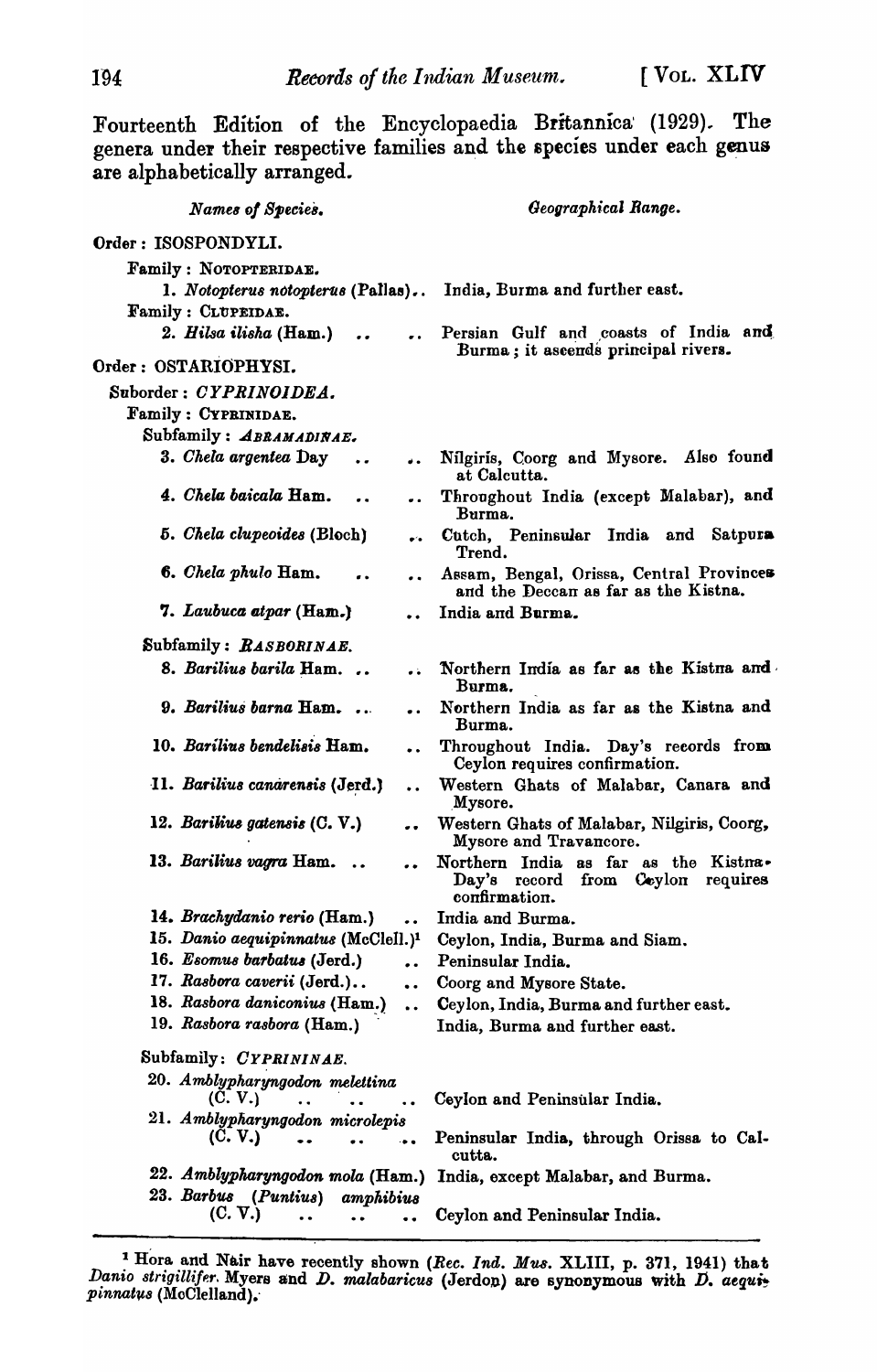Names of Species.

Geographical Range.

| 24. Barbus (Puntius) carnaticus<br>(Jerd.)                                                                                                                                                                                                 | Nilgiris, Wynaad, Mysore and S. Canara.                                               |
|--------------------------------------------------------------------------------------------------------------------------------------------------------------------------------------------------------------------------------------------|---------------------------------------------------------------------------------------|
| 25. Barbus (Puntius) chola Ham.                                                                                                                                                                                                            | India, Burma and further east.                                                        |
| 26. Barbus (Puntius) dorsalis<br>(Jerd.) <sup>2</sup><br>$\ddot{\phantom{a}}$                                                                                                                                                              | Peninsular India and Ceylon.                                                          |
| 27. Barbus (Puntius) dubius Day                                                                                                                                                                                                            | Nilgiris and Mysore.                                                                  |
| 28. Barbus (Puntius) filamentosus<br>$(C, V)^2$<br>$\ddot{\phantom{a}}$                                                                                                                                                                    | Ceylon and Peninsular India.                                                          |
| 29. Barbus (Puntius) jerdoni Day <sup>3</sup>                                                                                                                                                                                              | Deccan and Canara below the Ghats;<br>its record from Malaya needs confirma-<br>tion. |
| 30. Barbus (Puntius) kolus Sykes                                                                                                                                                                                                           | Deccan and Central Provinces.                                                         |
| 31. Barbus (Puntius) lithopidos                                                                                                                                                                                                            |                                                                                       |
| $Day \t\t \t \t$                                                                                                                                                                                                                           | Coorg, Mysore, S. Canara and Travan.<br>core.                                         |
| 32. Barbus (Puntius) melanampyx                                                                                                                                                                                                            |                                                                                       |
| (Day)<br>$\mathbf{A} \mathbf{B}$ and $\mathbf{B}$                                                                                                                                                                                          | Peninsular India.                                                                     |
| 33. Barbus (Puntius) micropogon<br>$C. V.$<br>$\bullet$ $\bullet$ .<br><br><br><br><br><br><br><br><br><br><br><br><br><br><br><br><br><br><br><br><br><br><br><br><br><br><br><br><br><br><br><br><br><br><br><br><br>$\bullet$ $\bullet$ | Nilgiris, Wynaad, Mysore, S. Cansra and<br>Travancore.                                |
| 34. Barbus (Puntius) narayani                                                                                                                                                                                                              |                                                                                       |
| Hora<br>$\cdots$                                                                                                                                                                                                                           | Coorg and Mysore.                                                                     |
| 35. Barbus (Puntius) neilli Day                                                                                                                                                                                                            | Mysore and Deccan. Its record from<br>Malaya needs confirmation.                      |
| 36. Barbus (Puntius) parrah (Day)                                                                                                                                                                                                          | Peninsular India.                                                                     |
| 37. Barbus (Puntius) pleurotaenia                                                                                                                                                                                                          |                                                                                       |
| Blkr.                                                                                                                                                                                                                                      | Ceylon and Mysore.                                                                    |
| 38. Barbus (Puntius) pulchellus                                                                                                                                                                                                            |                                                                                       |
| Day $\qquad \qquad \bullet$ $\qquad \bullet$                                                                                                                                                                                               | Mysore.                                                                               |
| 39. Barbus (Puntius) sarana                                                                                                                                                                                                                |                                                                                       |
| $(Ham.)^5$                                                                                                                                                                                                                                 | Ceylon, India and Burma. It has also<br>been recorded from China.                     |
| (Puntius) sophore<br>40. Barbus                                                                                                                                                                                                            |                                                                                       |
| Ham. <sup>6</sup><br>$\ddot{\phantom{a}}$<br>$\bullet\hspace{0.4mm}\bullet\hspace{0.4mm}$                                                                                                                                                  | India, Burma and Yunnan.                                                              |
| 41. Barbus (Puntius) ticto Ham. <sup>7</sup>                                                                                                                                                                                               | Ceylon, India, Burma and Siam.                                                        |
| (Puntius)<br>42. Barbus<br>vittatus                                                                                                                                                                                                        | Cutch, Peninsular India and Ceylon.                                                   |
| (Day)<br>$\ddot{\phantom{0}}$<br>$\ddot{\phantom{a}}$                                                                                                                                                                                      |                                                                                       |
| 43. Barbus (Tor) khudree Sykes <sup>4</sup>                                                                                                                                                                                                | Ceylon, Peninsular India, Deccan and<br>Satpura Trend.                                |
| 44. Catla catla (Ham.)<br>$\ddot{\phantom{a}}$                                                                                                                                                                                             | Northern India as far as the Kistna and<br>Burma. Introduced into the Cauvery.        |
| 45. Cirrhina cirrhosa (Bloch)<br>$\ddot{\phantom{a}}$                                                                                                                                                                                      | Southern India generally.                                                             |
| 46. Cirrhina fulungee (Sykes)<br>$\ddot{\phantom{0}}$                                                                                                                                                                                      | Deccan and Mysore.                                                                    |

<sup>1</sup> Puntius puckelli Day is a synonym of Puntius dorsalis (Jerdon); vide Hora, S. L.,<br>
Rec. Ind. Mus. XXXVIII, p. 2 (1936).<br>
<sup>2</sup> Barbus (Puntius) mahecola (C. V.) is the female of B. (Puntius) filamentosus (C. V.);<br>
vide

<sup>3</sup> Barbus Dobsoni Day (Fish. India, p.  $568$ , 1878) is a synonym of B. jerdoni Day.<br>
<sup>4</sup> For a description of Barbus khudree Sykes see Hora and Misra in Journ. Bombay Nat. Hist. Soc. XL, pp. 24-28 (1938). Taxonomy of this species will be discussed in

my series of articles on the "Game Fishes of India".<br>5 Barbus chrysopoma C.V. and B. pinnauratus (Day) are synonyms of Barbus sarana  $(Ham.).$ 

<sup>6</sup> Barbus (Puntius) stigma (Cuv. & Val.) of authors is synonymous with B. (Puntius) sophore Ham.; vide Chaudhuri, Mem. Ind. Mus. V, p. 436 (1916).

7 Barbus punctatus Day from Peninsular India and B. stoliczkanus Day from Burma characterised by the presence of a complete lateral line are synonymous with  $B.$  ticto; vide Hora, Misra and Malik, Rec. Ind. Mus. XLI, p. 263 (1939).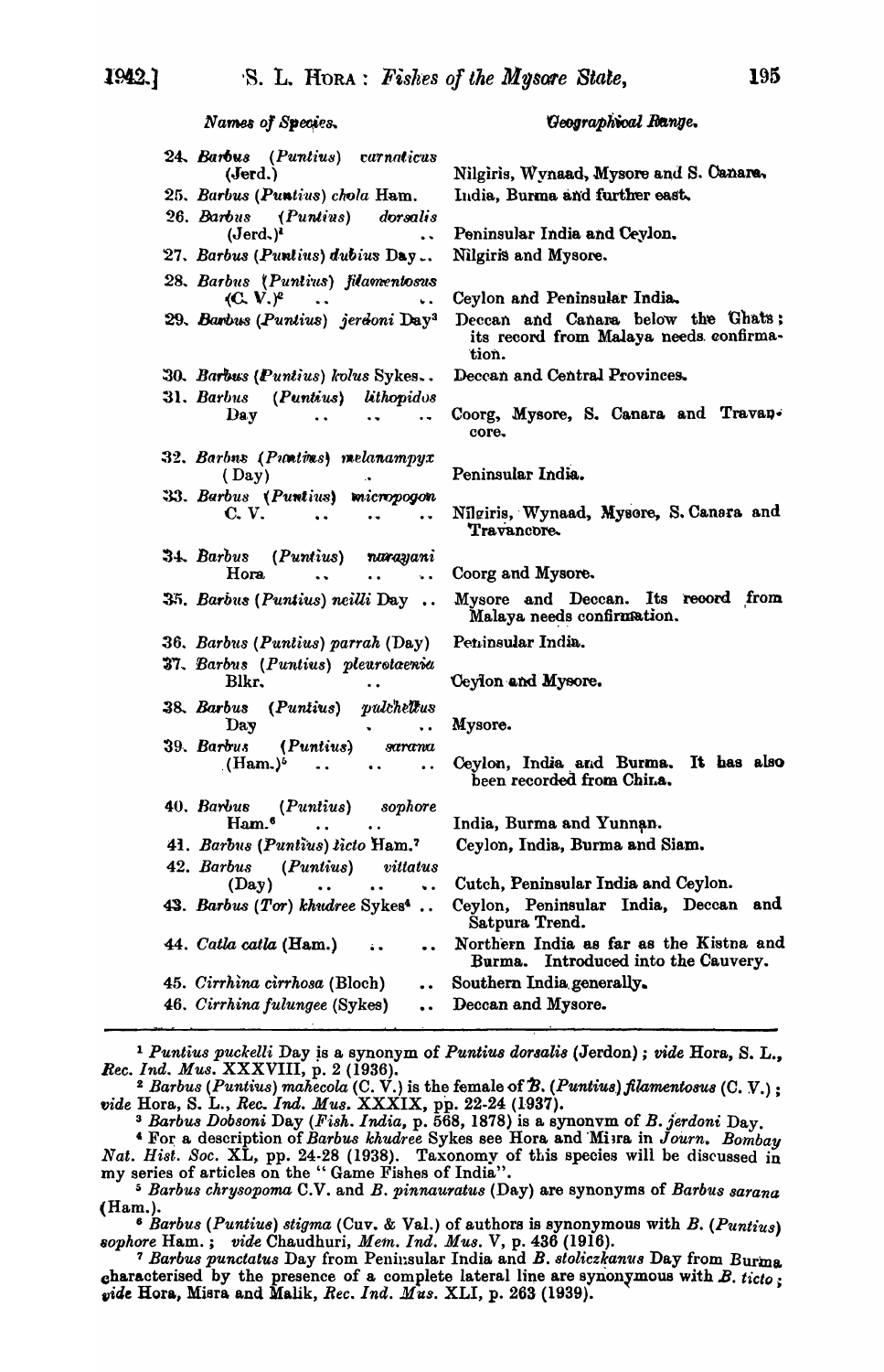| Names of Species.                                                                               | Geographical Range.                                                                     |
|-------------------------------------------------------------------------------------------------|-----------------------------------------------------------------------------------------|
| 47. $Cirrhina reba$ (Ham.)<br>$\ddot{\phantom{a}}$                                              | Throughout India. Its record from Indo-<br>china requires confirmation.                 |
| 48. Garra bicornuta Rao<br>المعامد                                                              | Mysore.                                                                                 |
| 49. Garra jerdoni Day<br>$\ddot{\phantom{a}}$                                                   | Nilgiris, Wynaad and Mysore.                                                            |
| 50. Garra mullya (Sykes)                                                                        | Kathiawar, Peninsular India and Satpura<br>Trend.                                       |
| 51. Garra stenorhynchus (Jerd.)                                                                 | Nilgiris, Coorg and Mysore.                                                             |
| 52. Labeo ariza (Ham.)                                                                          | Nilgiris, Wynaad and Mysore.                                                            |
| 53. Labeo boga (Ham.)<br>$\ddot{\phantom{a}}$<br>$\ddot{\phantom{a}}$                           | India and Burma.                                                                        |
| 54. Labeo boggut (Sykes)<br>$\ddot{\bullet}$                                                    | Central and south-west India. Its record<br>from Malaya requires confirmation.          |
| 55. Labeo calbasu (Ham.)<br>$\ddot{\phantom{0}}$                                                | India and Burma. It has been recorded<br>from China also.                               |
| 56. Labeo dussumieri (C. V.)                                                                    | Ceylon, South Malabar and Mysore.                                                       |
| 57. Labeo fimbriatus (Bloch)<br>. .                                                             | Sind, Punjab, the Decean and Southern<br>India to Orissa. Not recorded from<br>Malabar. |
| 58. Labeo kaurus (Sykes)<br>$\ddot{\phantom{a}}$                                                | Poona and the Deccan.                                                                   |
| 59. Labeo kontius (Jerd.)<br>$\ddot{\phantom{a}}$<br>$\ddot{\bullet}$ $\ddot{\bullet}$          | Nilgiris and Mysore.                                                                    |
| 60. Labeo potail (Sykes)                                                                        | Mysore, Deccan and Ceylon.                                                              |
| 61. Mystacoleucus ogilbii (Sykes)                                                               | Mysore and Deccan.                                                                      |
| 62. Oreichthys cosuatus (Ham.)<br>$\ddot{\phantom{a}}$                                          | India, Burma and Siam.                                                                  |
| 63. Osteochilus (Kantaka) brevidor-<br>$salis$ (Day)<br>$\cdot$ $\cdot$<br>$\ddot{\phantom{a}}$ | Nilgiris and Mysore.                                                                    |
| (Osteochilichthys)<br>64. Osteochilus<br>nashii $(Day)$<br>$\ddot{\bullet}$                     | Coorg, Wynaad, S. Canara and Mysore.                                                    |
| (Osteochilichthys)<br>65. Osteochilus<br>$thomassi$ (Day)<br>$\ddot{\phantom{1}}$               | South Canara and Mysore.                                                                |
| 66. Rohtee cotio var. cunma Day                                                                 | Sind, Deccan, Orissa, Assam and Burma.                                                  |
| 67. Rohtee neilli Day<br>$\ddot{\phantom{0}}$                                                   | Deccan, Mysore and Travancore.                                                          |
| 68. Schismatorhynchus<br>(Nukta)                                                                |                                                                                         |
| nukta (Sykes)<br>$\ddot{\phantom{0}}$                                                           | Mysore and Deccan.                                                                      |
| Family : HOMALOPTERIDAE.                                                                        |                                                                                         |
| 69. Bhavania australis (Jerd.) <sup>1</sup>                                                     | Malabar, Wynaad, Nilgiris, Mysore and<br>Travancore.                                    |
| 70. Balitora brucei var. mysorensis<br><b>Hora</b><br>$\ddot{\phantom{a}}$                      | Mysore.                                                                                 |
| Family : COBITIDAE.                                                                             |                                                                                         |
| 71. Botia striata Rao<br>$\ddot{\phantom{0}}$                                                   | Mysore.                                                                                 |
| 72. Lepidocephalus.thermalis (C.V.)                                                             | Ceylon and Peninsular India.                                                            |
| 73. Nemachilichthys<br>shimogensis<br>Rao                                                       | Mysore.                                                                                 |
| 74. Nemachilus anguilla (Annan.)                                                                | Yenna River at Mehda, Satara Dist., and<br>Thunga River at Shimoga, Mysore.             |
| 75. Nemachilus bhimachari Hora                                                                  | Mysore.                                                                                 |
| 76. Nemachilus botia (Ham.)<br>$\ddot{\bullet}$                                                 | Ceylon, India and Burma.                                                                |
| 77. Nemachilus dayi Hora<br>$\ddot{\phantom{0}}$                                                | Deccan and the Satpura Trend.                                                           |
| 78. Nemachilus denisonii Day<br>$\ddot{\phantom{0}}$                                            | Deccan, Nilgiris, Coorg and Mysore.                                                     |
| 79. Nemach lus evezardi Day<br>$\ddot{\phantom{0}}$                                             | Deccan, Satpura Trend and Peninsular<br>India.                                          |
| 80. Nemachilus monilis Hora<br>$\ddot{\phantom{0}}$                                             | Nilgiris and Mysore.                                                                    |
| 81. Nemachilus semiarmatus Day                                                                  | Nilgiris and Mysore.                                                                    |
| 82. Nemachilus sinuatus Day<br>$\ddot{\phantom{0}}$                                             | Wynaad and Mysore.                                                                      |
| 83. Nemachilus striatus Day<br>$\ddot{\phantom{0}}$                                             | Wynaad, Nilgiris and Mysore.                                                            |

<sup>&</sup>lt;sup>1</sup> Bhavania annandalei Hora is synonymous with *B. australis* (Jerdon); vide Hora, Rec. Ind. Mus. XLIII, p. 225 (1941).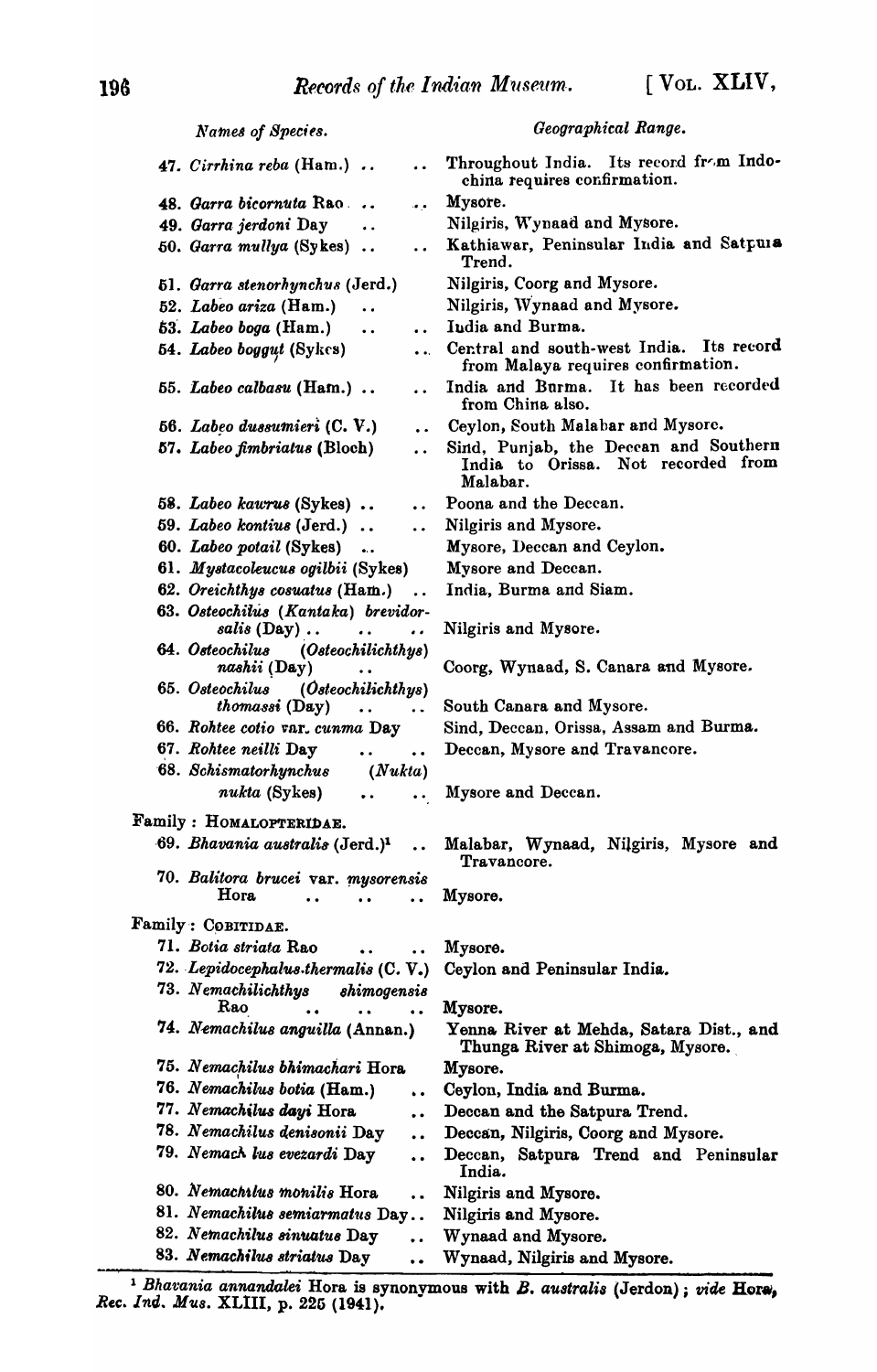| Names of Species.                                                  |                                                      | Geographical Range.                                                           |
|--------------------------------------------------------------------|------------------------------------------------------|-------------------------------------------------------------------------------|
| Suborder: SILUROIDEA.                                              |                                                      |                                                                               |
| Family : CLARIIDAE.                                                |                                                      |                                                                               |
| 84. Charias batrachus (Linn.)                                      | $\ddot{\phantom{a}}$                                 | India, Burma and further east.                                                |
| Family: HETEROPNEUSTIDAE.                                          |                                                      |                                                                               |
|                                                                    | 85. Heteropneustes fossilis (Bloch)                  | Ceylon, India, Burma and further east.                                        |
| Family : SILURIDAE.                                                |                                                      |                                                                               |
|                                                                    | 86. Callichrous bimaculatus (Bloch)                  | Ceylon, India, Burma and further east.                                        |
|                                                                    | 87. Silurus cochinchinensis C.V                      | Wynaad, Mysore, Eastern<br>Himalayas,<br>Assan Hills, Burma and further east. |
| 88. Wallagonia attu (Bloch)                                        |                                                      | Ceylon, India, Burma and further east.                                        |
| Family : SCHILBEIDAE.                                              |                                                      |                                                                               |
| 89. Proeutropiichthys taakree<br>$(Sykes)^1$                       | $\ddot{\phantom{0}}$                                 | Peninsular India, except Malabar.                                             |
| 90. Pseudeutropius atherinoides                                    |                                                      | India and Burma.                                                              |
| (Bloch)<br>91. Silonopangasius childrenii                          |                                                      |                                                                               |
| (Sykes)                                                            | $\ddot{\phantom{a}}$                                 | Deccan Western Ghats near Poona to<br>Mysore.                                 |
| Family : BAGRIDAE.                                                 |                                                      |                                                                               |
| 92. Mystus aor (Ham.)                                              |                                                      | India, Burma and China.                                                       |
| 93. Mystus cavasius (Ham.)                                         | $\ddot{\phantom{a}}$                                 | India, Burma and further east.                                                |
| 94. Mystus keletius (C. V.)                                        | $\ddot{\phantom{a}}$                                 | Ceylon and Peninsular India.                                                  |
| 95. Mystus malabaricus (Jerd.)                                     | $\mathbf{Q}^{(1)}$                                   | Wynaad, Mysore, Malabar and Travancore.                                       |
| 96. Mystus montanus (Jerd.)                                        |                                                      | Wynaad, Coorg, Mysore and Travancore.                                         |
| 97. Mystus oculatus (C. V.)                                        |                                                      | Nilgiris, Mysore, Malabar and Travancore.                                     |
| 98. Mystus punctatus (Jerd.)                                       | $\ddot{\phantom{a}}$                                 | Nilgiris and Mysore.                                                          |
| 99. Mystus vittatus (Bloch)                                        | $\ddot{\phantom{a}}$                                 | Ceylon, India, Burma and Siam.                                                |
| 100. Rita hastata Val.                                             | $\ddot{\phantom{a}}$<br>$\ddot{\phantom{a}}$         | Deccan and Mysore.                                                            |
| Family : SISORIDAE.                                                |                                                      |                                                                               |
| 101. Bagarius bagarius (Ham.)                                      |                                                      | India, Burma and further east.                                                |
| 102. Gagata itchkeea (Sykes)                                       |                                                      | Northern parts of Western Ghats and<br>Coorg.                                 |
| 103. Glyptothorax lonah (Sykes)<br>104. Glyptothorax madraspatanus | $\ddot{\phantom{a}}$                                 | Deccan and the Satpura Trend.                                                 |
| (Day)                                                              |                                                      | Nilgiris, Mysore and Travancore.                                              |
| Order: APODES.                                                     |                                                      |                                                                               |
| Family: ANGUILLIDAE.                                               |                                                      |                                                                               |
| 105. Anguilla bengalensis Gray                                     |                                                      | Ceylon, India, Burma and further east.                                        |
| Order: SYNENTOGNATHI.                                              |                                                      |                                                                               |
| Suborder: SCOMBRESOCOIDEA.                                         |                                                      |                                                                               |
| Family : XENENTODONTIDAE.                                          |                                                      |                                                                               |
| 106. Xenentodon cancila (Ham.)                                     | $\bullet$                                            | Ceylon, India, Burma and further east.                                        |
| Order: MICROCYPRINI.                                               |                                                      |                                                                               |
| Family : CYPRINODONTIDAE.                                          |                                                      |                                                                               |
| 107. Aplocheilus blockii (Arnold)                                  |                                                      | Ceylon and Peninsular India.                                                  |
| 108. $A plochelus lineatus (C. V.)$                                | $\bullet$ $\bullet$                                  | Ceylon and Peninsular India.                                                  |
| 109. Oryzias                                                       | melanostigma<br>$(Mc-$                               |                                                                               |
| Clell.)                                                            | Peninsular India, Orissa, Lower Bengal<br>and Burma. |                                                                               |

<sup>1</sup> Schilbe sykesii Jerdon, Eutropius microphthalmus Blyth, Pseudeutropius megalops<br>Günther and P. longimanus Günther are synonymous with Proeutropiichthys taakree<br>Sykes; vide Hora, Rec. Ind. Mus. XLIII, p. 106 (1941).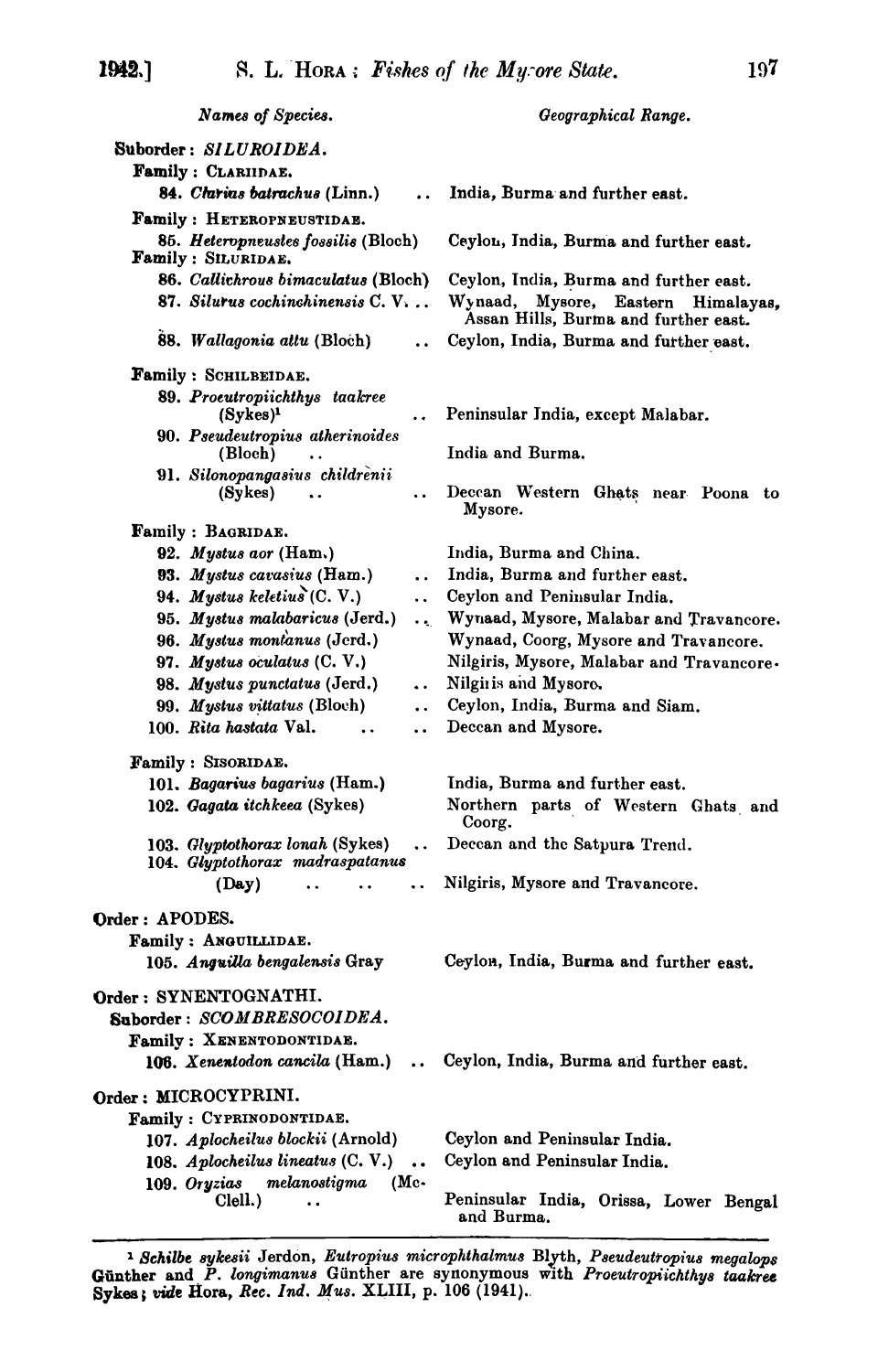*Names of Specie8. Geographical Range.*  Order: PERCOMORPHI. Suborder: *PERGOIDEA.*  Family: AMBASSIDAE. 110. *Ambassis nama* (Ham.) India and Burma. 111. *Ambassis ranga* (Ham.) .. India, Burma and further east. Family: CICHLIDAE. 112. *Etroplus suratensis* (Bloch) .. Ceylon and Peninsular India. Suborder: *GOBIOIDEA*. Family: GOBIIDAE. 113. *Glossogobius giuris* (Ham.) .. Ceylon. India, Burma and further east. Suborder: *ANABANTOIDEA.*  Family: POLYCANTHIDAE. 114. *fflacropodu8 cupanus* C. V. •. South India, Malay Peninsula and Sumatra. Suborder: *OPHIGEPHALOIDEA.*  Family: OPHICEPHALIDAE. 115. *Ophicephalus gachua* Ham. Ceylon, India, Burma and further east.  $\sim$ 116. *Ophicephalus* leucopunctatus Peninsular India and Deccan. Sykes  $\ddot{\bullet}$  $\ddot{\phantom{0}}$ 117. *Ophicephalus marulius* Ham. Ceylon, India, Burma and further east. 118. *Ophicephalus punctatu8* Bloch India, Burma and Malaya; Cey lon, India, Burma and further, east. 119. *Ophicephalu8 striatu8* Bloch Order: OPISTHOMI. Family: MASTACEMBET.IDAE. 120. *Mastacembelus armatus* (Lacép.) Ceylon, India, Burma and further east. 121. *Mastacembelus pancalus* (Ham.) Northern India generally: its records from south of Kistna are few.

It will be seen from the above that in the fish fauna of Mysore and the neighbouring tracts there is a great preponderance of the- Ostariophysi. Of the 121 species listed above, as many as 102 belong to this order (81 to the Suborder Cyprinoidea and 21 to the Siluroidea). Out of the 81 Cyprinoid fishes, there are 15 species of loaches, 2 belonging to the family Homalopteridae and 13 to the Cobitidae, and 66 true Carp or Cyprinidae. Of the remaining 19 species, 1 belongs to the Apodes (Anguillidae), 1 to the Synentognathi (Xenentodontidae), 3 to the Microcyprini (Cyprinodontidae), 10 to the Percomorphi (Ambassidae 2, Cicblidae 1, Gobiidae 1, Polycanthidae 1 and Ophicephalidae 5) and 2 to the Opisthomi. The Percomorphi are rather poorly represented in the above list and it is surprising that even some of the widely distributed species do not appear to have been recorded from this region. It seems certain that when a detailed fish survey of the State is completed many more species will be added to its fauna.

## ZOOGEOGRAPHICAL REMARKS ON THE FISH-FAUNA OF MYSORE.

As regards physical features, the Mysore State has been broadly divided into two areas, the Maidan and the Malnad. The former comprises the eastern part of the State; it is a plain, cultivated country with a gentle slope towards the east. According to Blanford<sup>1</sup>, the

<sup>&</sup>lt;sup>1</sup> Blanford, W. T. *Phil. Trans. Roy. Soc. London* (B), CXCIV, p. 346 (1901).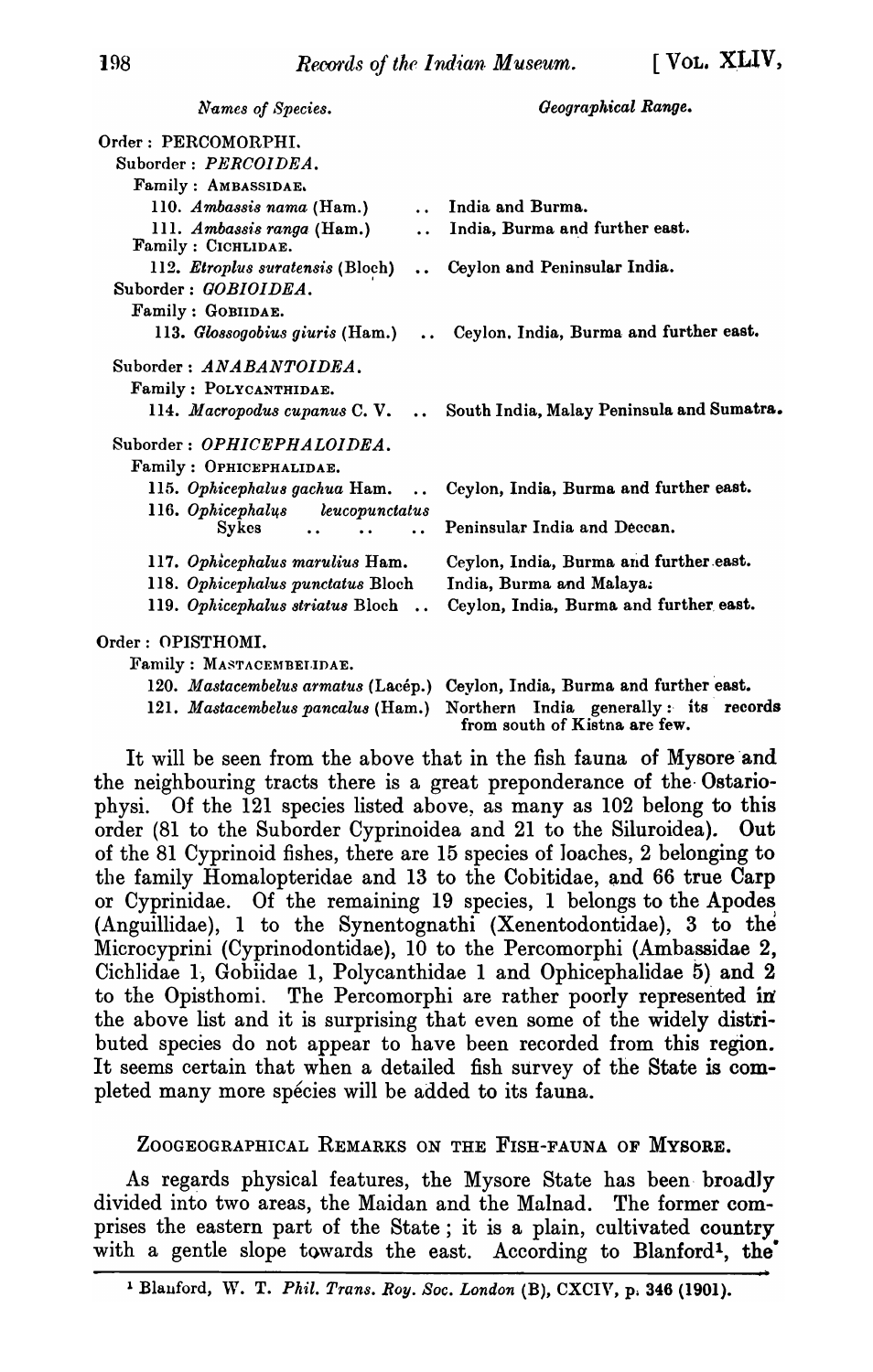Maidan area of Mysore is included in the Carnatic or Madras zoogeographical tract which is defined as follows :-

" The Peninsula south of the Kistna or of  $16^\circ$ N. lat.,<sup>1</sup> and east of the Western Ghats, comprising the Carnatic and Mysore. The plains of the Carnatic are much like those of the Deccan and are for the most part cleared, but there are scattered hill groups, generally covered with forest and with a much higher rainfall, than the plains. The average temperature is slightly higher than that of the Deccan, but more equable, the average annual range of the thermometer being considerably smaller. The average rainfall is about 35 inches."

Blanford recorded the occurrence of the following genera of freshwater fishes from the Carnatic Tract:

| Symbranchus.                                  | $Lepidocephalichthys$ (=Lepidoce- |
|-----------------------------------------------|-----------------------------------|
| Anguilla.                                     | phalus).                          |
| Clarias.                                      | Jerdonia.                         |
| $Sacobranchus (=Heteropneustes).$ Nemachilus. |                                   |
| $\textit{Wallago}$ (=Wallagonia).             | $Discognathus (=Garra).$          |
| Callichrons.                                  | Labeo.                            |
| Ailia.                                        | Cirrhina.                         |
| Pseudeutropius.                               | Amblypharyngodon.                 |
| Pangasius.                                    | Barbus.                           |
|                                               | $Nuria (=Esonus).$                |
| $Silundia (=Silonia).$                        | Rasbora.                          |
| Macrones (= Mystus).                          | Rohtee.                           |
| Rita.                                         | Barlius.                          |
| Bagarius.                                     | Danio.                            |
| $Glyptosternum (=Glyptothorax).$              | $Perilampus (=Laubuoa).$          |
|                                               | Mastacembelus.                    |
| Chela.                                        | Ophicephalus.                     |
| Notopterus.                                   | Anabas.                           |
| Ambassis.                                     | Polyacanthus.                     |
| Gobius.                                       | Etroplus.                         |

Of the genera enumerated above, *Jerdonia* is endemic in this tract, *Polyacanthus* and *Etroplus* are found in Peninsular India and Ceylon, while the remaining  $34$  genera are common to the Indo-Gangetic plain, Indian Peninsula and Burma.

The Malnad is the western part of the State; it is composed of hilly tracts with peaks ranging from 4,000 to 6,000 feet above sea level. Blanford included this area in his Malabar Tract-" Western Ghats and the western coastlands of the Peninsula from the Tapti River to Cape Comorin." The Nilgiris, the Wynaad and Coorg are definitely included in the Malabar tract. According to Blanford's lists, the following additional genera are found in the Malabar tract of the Mysore State :

*Silurus Scaphiodon* (in part= *Osteochilus) Homaloptera* (in part=*Bhavania) Sicydium* (in part=Sicyopterus).

<sup>&</sup>lt;sup>1</sup> In a foot-note, Blanford observed that "This boundary should perhaps be placed further south. Originally these tracts were arranged to mark the distribution of the Cyclophoridae. After going through all the evidence, I am inclined to think that  $\boldsymbol{\omega}$ more important line might be drawn about 12°N. lat.".